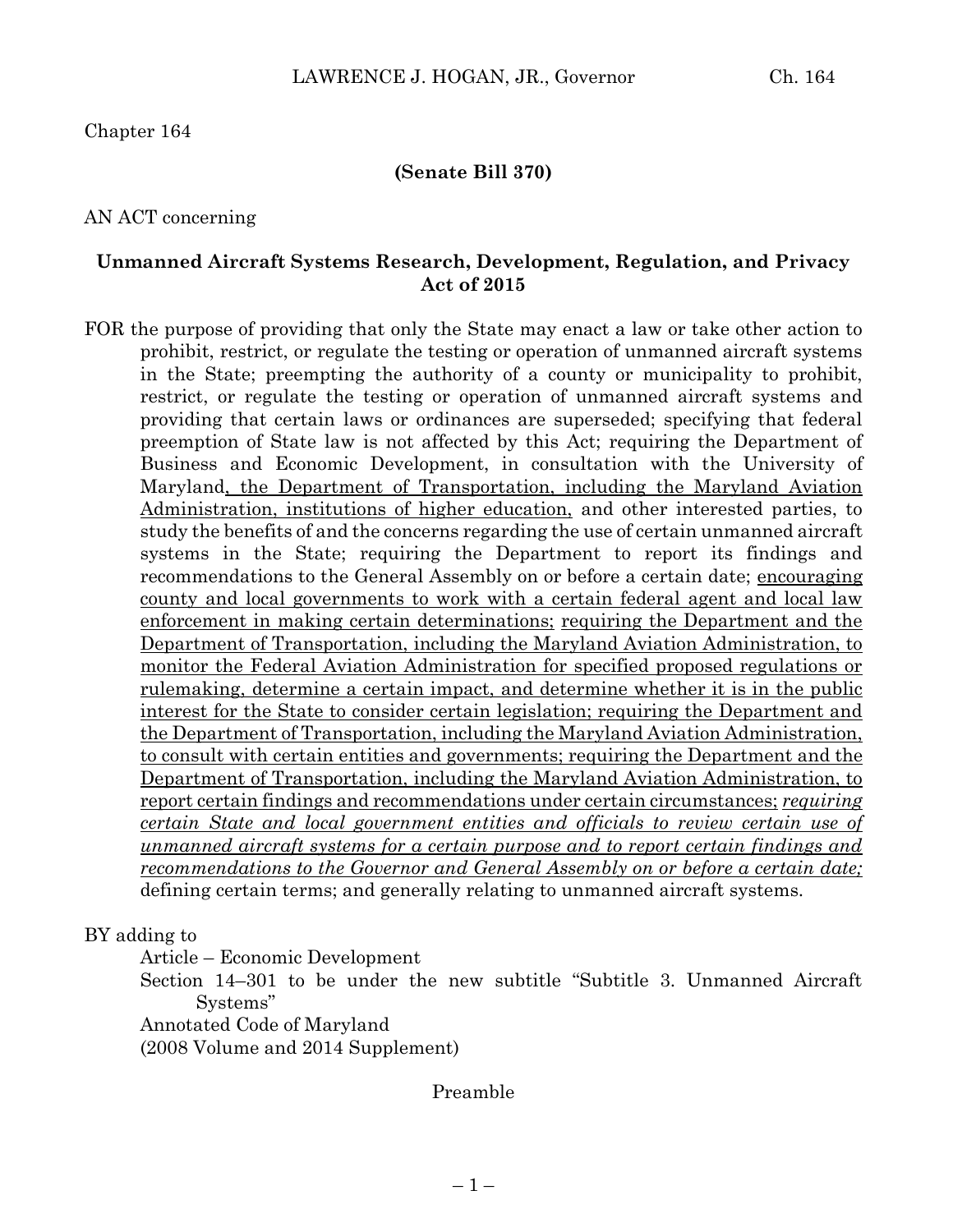WHEREAS, The Federal Aviation Act of 1958 established the Federal Aviation Administration (FAA) and made the FAA responsible for the control and use of navigable airspace within the United States; and

WHEREAS, The FAA regulates unmanned aircraft systems, also known as drones; and

WHEREAS, Public entities, including law enforcement agencies, firefighter units, border and port patrols, disaster relief workers, search and rescue personnel, qualifying public universities, military training facilities, and other government operational mission units, may operate unmanned aircraft systems by applying for a Certificate of Waiver or Authorization from the FAA; and

WHEREAS, In December 2013, the FAA selected six public entities around the nation, including the Mid–Atlantic Aviation Partnership, to develop test sites for unmanned aircraft systems research; and

WHEREAS, The FAA is in the process of developing rules that are intended to safely integrate small unmanned aircraft systems into the national airspace system and that, following issuance of a Notice of Proposed Rulemaking and public comment period, are expected to be released in late 2016 or 2017; and

WHEREAS, The small unmanned aircraft systems rules are anticipated to be similar to the current hobbyist rules for operations of model unmanned aircraft systems that limit the area of operation to low–risk and controlled environments and the size of the systems to less than 55 pounds; and

WHEREAS, While the FAA is developing the small unmanned aircraft systems rules, private commercial entities on a company–by–company basis may apply to the FAA for a Section 333 exemption from the current rules for manned aircraft by showing that the entity operates with at least an equivalent level of safety; and

WHEREAS, In September 2014, six companies in the film production industry were granted Section 333 exemptions and the FAA has stated that many more exemptions are in the processing stage; and

WHEREAS, In December 2014, as part of the Mid–Atlantic Aviation Partnership, the University of Maryland's unmanned aircraft systems testing operation opened a test site near Naval Air Station Patuxent River, allowing commercial companies to partner with the University to develop their projects; and

WHEREAS, In addition to being used in military training and operations and public safety areas, unmanned aircraft systems may be used in a wide variety of activities, including: oil and natural gas pipeline inspection; transportation; natural disaster aid; precision agriculture; natural resource and environmental protection; bridge and infrastructure inspection; public utility support; construction and building inspection;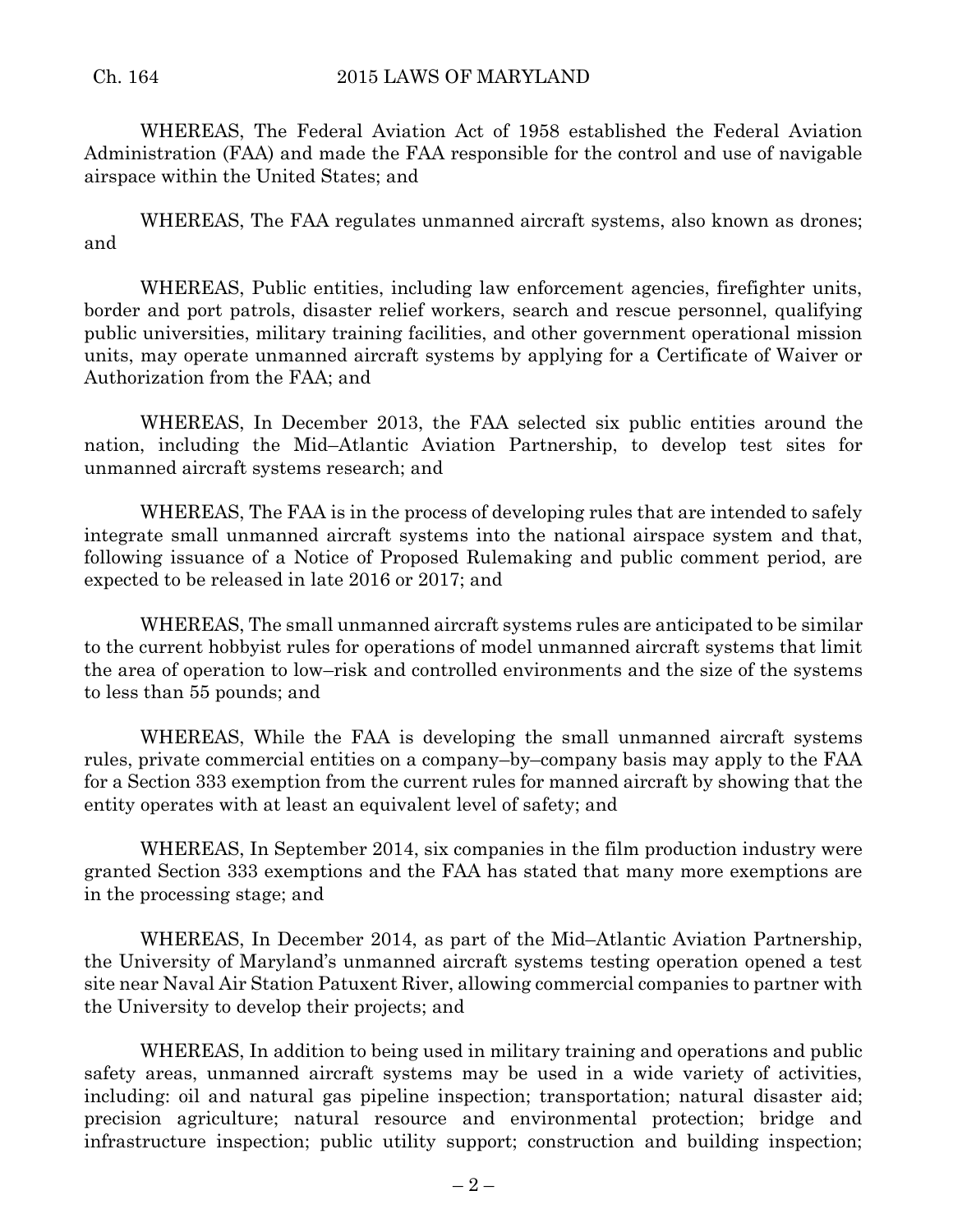surveying; golf course marketing; wind turbine inspection; realtor marketing and photography; and prison monitoring; and

WHEREAS, Other countries have advanced in the testing and operation of unmanned aircraft systems; and

WHEREAS, While the public has expressed concerns with the operation of unmanned aircraft systems, including privacy and public safety issues, there are benefits that may be realized by the State, including the State's various industry sectors, from conducting research on unmanned aircraft systems in the State and developing, manufacturing, and operating unmanned aircraft systems in the State; now, therefore,

SECTION 1. BE IT ENACTED BY THE GENERAL ASSEMBLY OF MARYLAND, That the Laws of Maryland read as follows:

## **Article – Economic Development**

## **SUBTITLE 3. UNMANNED AIRCRAFT SYSTEMS.**

#### **14–301.**

**(A) (1) IN THIS SECTION THE FOLLOWING WORDS HAVE THE MEANINGS INDICATED.**

**(2) "UNMANNED AIRCRAFT" MEANS THE FLYING PORTION OF AN UNMANNED AIRCRAFT SYSTEM, FLOWN BY A PILOT VIA A GROUND CONTROL SYSTEM, OR AUTONOMOUSLY THROUGH USE OF AN ONBOARD COMPUTER, A COMMUNICATION LINK, AND ANY ADDITIONAL EQUIPMENT THAT IS NECESSARY FOR THE UNMANNED AIRCRAFT TO OPERATE SAFELY.**

**(3) "UNMANNED AIRCRAFT SYSTEM" MEANS AN UNMANNED AIRCRAFT AND ALL THE ASSOCIATED SUPPORT EQUIPMENT, CONTROL STATIONS, DATA LINKS, TELEMETRY, COMMUNICATIONS AND NAVIGATION EQUIPMENT, AND OTHER EQUIPMENT NECESSARY TO OPERATE THE UNMANNED AIRCRAFT.**

**(B) ONLY THE STATE MAY ENACT A LAW OR TAKE ANY OTHER ACTION TO PROHIBIT, RESTRICT, OR REGULATE THE TESTING OR OPERATION OF UNMANNED AIRCRAFT SYSTEMS IN THE STATE.**

**(C) SUBSECTION (B) OF THIS SECTION:**

**(1) PREEMPTS THE AUTHORITY OF A COUNTY OR MUNICIPALITY TO PROHIBIT, RESTRICT, OR REGULATE THE TESTING OR OPERATION OF UNMANNED AIRCRAFT SYSTEMS; AND**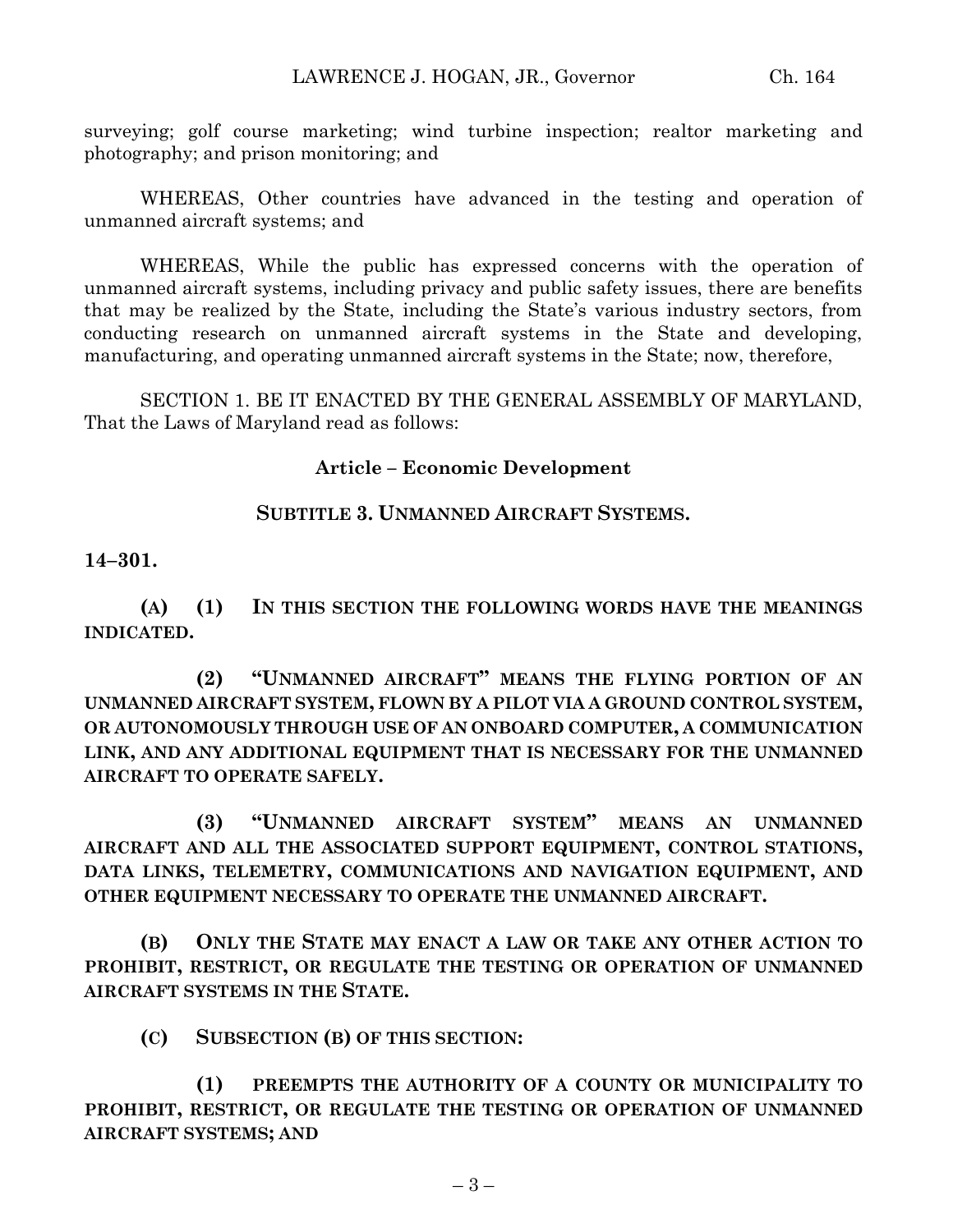#### Ch. 164 2015 LAWS OF MARYLAND

# **(2) SUPERSEDES ANY EXISTING LAW OR ORDINANCE OF A COUNTY OR MUNICIPALITY THAT PROHIBITS, RESTRICTS, OR REGULATES THE TESTING OR OPERATION OF UNMANNED AIRCRAFT SYSTEMS.**

**(D) THIS SECTION DOES NOT AFFECT FEDERAL PREEMPTION OF STATE LAW.**

## SECTION 2. AND BE IT FURTHER ENACTED, That:

(a) The Department of Business and Economic Development, in consultation with the University of Maryland**,** in its role as a member of the Mid–Atlantic Aviation Partnership, the Department of Transportation, including the Maryland Aviation Administration, institutions of higher education, and with other interested parties, shall:

(1) identify the benefits, including job creation, a cleaner environment, positive economic impacts, increased public safety, and enhanced efficiencies, that may be realized by the State from conducting research on unmanned aircraft systems in the State and developing, manufacturing, and operating unmanned aircraft systems in the State;

(2) determine the benefits that may be realized within each of the various industry sectors in the State that have the potential for the use of unmanned aircraft systems and evaluate the extent to which the use of unmanned aircraft systems in the State is in the public interest;

(3) identify ways in which the benefits and other positive aspects associated with the use of unmanned aircraft systems may be conveyed to the public in order to achieve public support;

(4) identify general policies that should be implemented to ensure that any concerns, including rights to privacy and private property and public safety issues, are addressed; and

(5) identify policies that should be implemented to ensure any concerns are addressed specific to industries, including:

(i) applications impacting agriculture communities;

(ii) State, county, and municipal governments as it pertains to law enforcement, fire services, rescue services, and emergency medical services; and

## (iii) educational, research, and training programs; and

 $\left(6\right)$  as a way to provide certainty to companies that want to use unmanned aircraft systems in the State, develop qualification guidelines for companies to follow when applying to the Federal Aviation Administration for a Section 333 exemption.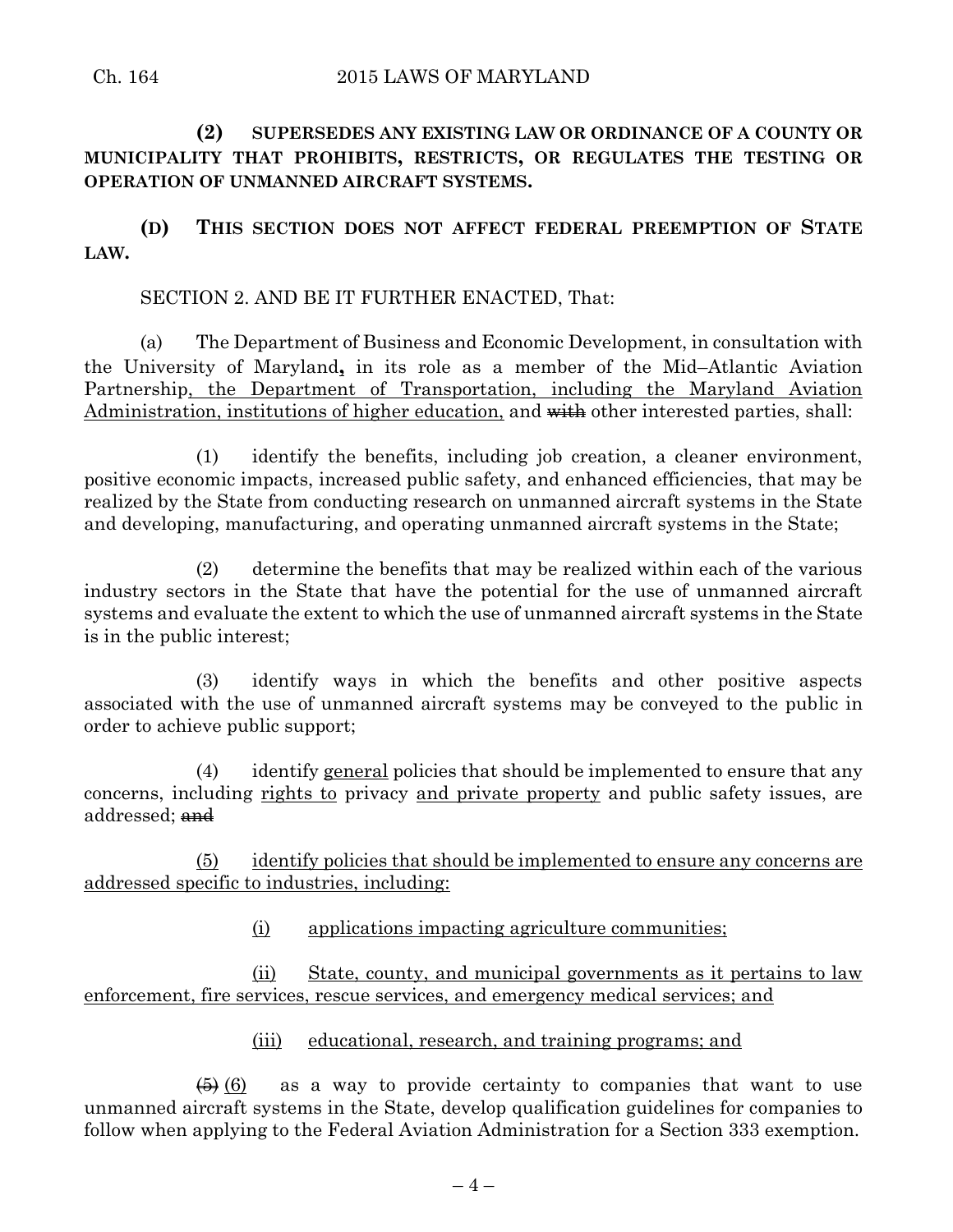(b) On or before December 31, 2015, the Department shall report, in accordance with § 2–1246 of the State Government Article, its findings and recommendations to the General Assembly.

SECTION 3. AND BE IT FURTHER ENACTED, That county and local governments are encouraged to work with the local Federal Aviation Law Enforcement Assistance Special Agent and local law enforcement in determining how:

(1) to enforce Federal Aviation Administration regulations as they relate to unauthorized and unsafe operation of unmanned aircraft systems; and

(2) general applicability laws apply to the operation of unmanned aircraft systems.

SECTION 4. AND BE IT FURTHER ENACTED, That:

(a) The Department of Business and Economic Development and the Department of Transportation, including the Maryland Aviation Administration, shall:

(1) monitor the Federal Aviation Administration for any proposed regulations or rulemaking that relate to the regulation of the operation of small commercial unmanned aircraft systems;

(2) determine the impact of any proposed regulations or rulemaking on the State; and

(3) determine whether it is in the public interest for the State to consider statewide legislation relating to the regulation of the operation of unmanned aircraft systems.

(b) In determining its findings under subsection (a) of this section, the Department and the Department of Transportation, including the Maryland Aviation Administration, shall consult with:

(1) the University of Maryland, in its role as a member of the Mid–Atlantic Aviation partnership;

(2) county and municipal governments; and

(3) other interested parties that the Department of Business and Economic Development or the Department of Transportation, including the Maryland Aviation Administration, determine appropriate.

(c) If the Department of Business and Economic Development and the Department of Transportation, including the Maryland Aviation Administration, determine that any proposed regulations or rulemaking that relate to the regulation of the